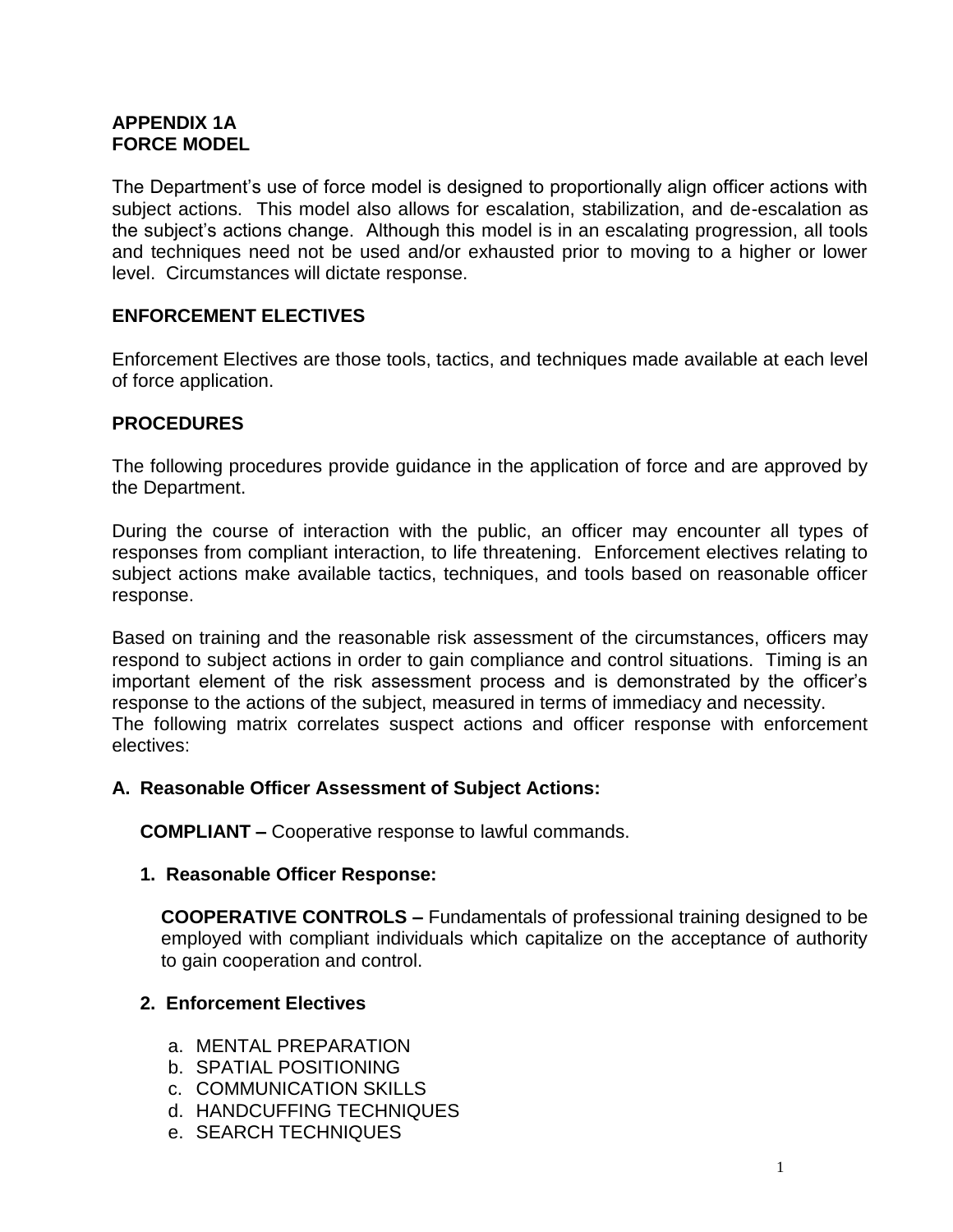- f. OPPOSITE SEX SEARCHES
- g. FRISK TECHNIQUES
- h. VEHICLE POSITIONING
- i. CANINE PRESENCE
- j. ESCORT CONTROLS
- k. TRANSPORT CONTROLS
- l. DRAW AND DIRECT (A forcible display of a tool by a police officer to gain compliance or de-escalate and stabilize a subject.)
- m. ARREST TACTICS

## **3. Duties and Responsibilities**

Any officer who applies cooperative controls shall, as soon as practical, comply with the following procedures and assume listed responsibilities:

- a. Officer Responsibilities
	- Refer to actions in Case Report Narrative, if applicable.
- b. Supervisor Responsibilities
	- Respond to the scene if a complaint of excessive force or pain is alleged; or if requested to do so by the on-scene officer.

## **B. Reasonable Officer Assessment of Subject Actions:**

**PASSIVE RESISTANT –** Non-Compliance to lawful authority without physical or mechanical resistance.

## **1. Reasonable Officer Response:**

**CONTACT CONTROLS –** Tactical skills designed to be deployed upon passively resistant subject to proportionally gain control and cooperation.

## **2. Enforcement Electives**

- a. ALL COOPERATIVE CONTROLS
- b. ADVANCED COMMUNICATION SKILLS
- c. PAIN COMPLIANCE TECHNIQUES pressure points / counter joints
- d. ARREST TACTICS

## **3. Duties and Responsibilities**

Any officer who applies contact controls shall, as soon as practical, comply with the following procedures and assume listed responsibilities:

#### a. Officer Responsibilities

- Initiate Post Application procedures, if necessary.
- Notify immediate supervisor.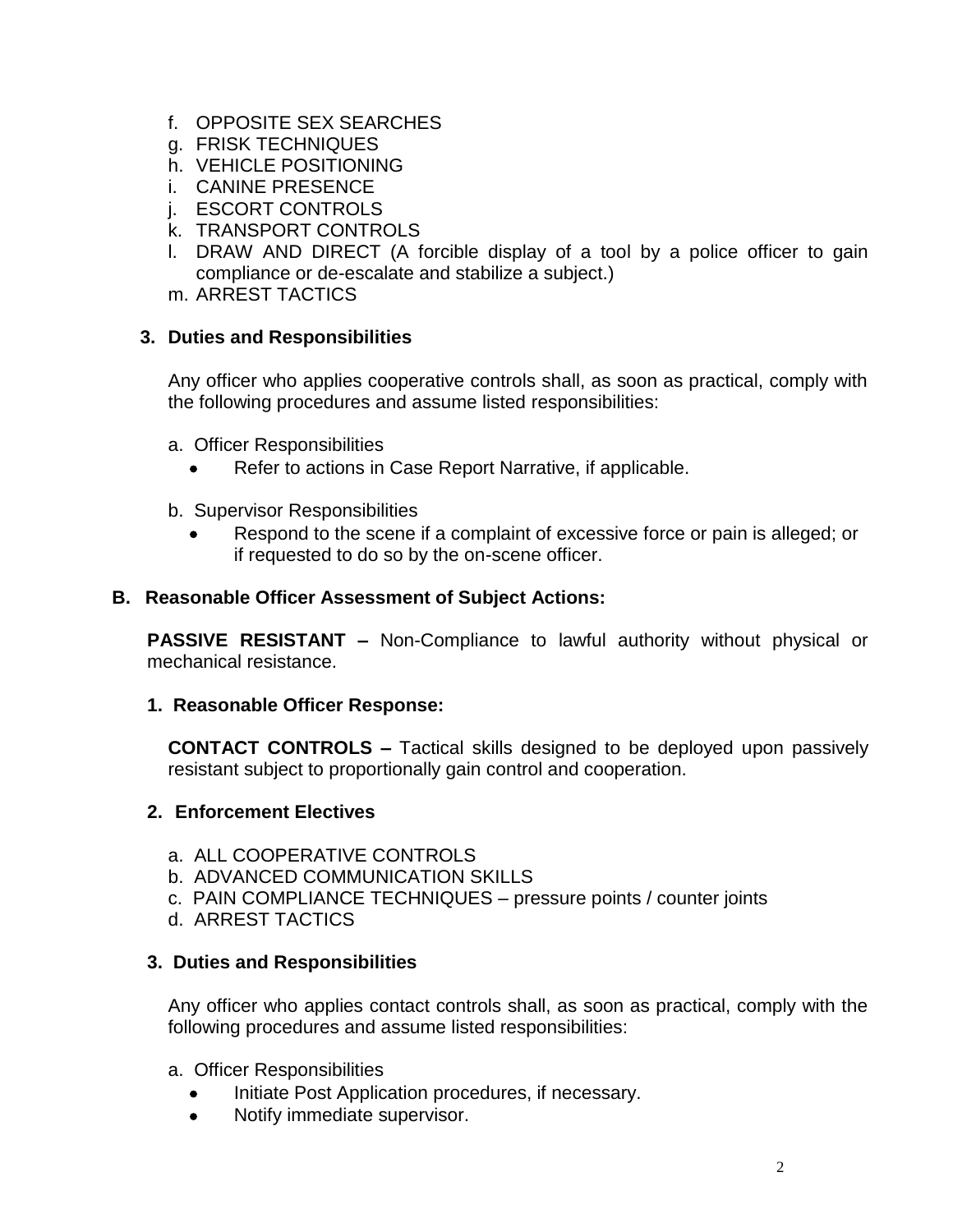- Refer to actions in Case Report Narrative.
- b. Supervisor Responsibilities
	- Respond to the scene if a complaint of excessive force or pain is alleged; or if requested to do so by the on-scene officer.
	- If injuries result from the application of contact controls, respond to the hospital if necessary.

## **C. Reasonable Officer Assessment of Subject Actions:**

**ACTIVE RESISTANT –** Use of physical effort or mechanical resistance in achieving and/or maintaining non-compliance.

## **1. Reasonable Officer Response:**

**COMPLIANCE TECHNIQUES –** Tactical procedures and tools designed to be deployed upon actively resistant subjects who employ physical force or mechanical resistance to enhance resistance or non-compliance.

## **2. Enforcement Electives**

- a. ALL COOPERATIVE CONTROLS
- b. ALL CONTACT CONTROLS
- c. OC/CHEMICAL APPLICATION
- d. DISTRACTION TECHNIQUES AND STRIKES
- e. LEVERAGE TECHNIQUES
- f. RESTRAINT DEVICES
- g. CANINE SEARCH DEPLOYMENT
- h. GROUND CONTROL TECHNIQUES
- i. VEHICULAR PURSUIT TACTICS
- j. TAKEDOWN TECHNIQUES
- k. ARREST TACTICS
- l. PHYSICAL PURSUIT TACTICS
- m. LVNR® APPLICATION LEVEL 1 AND 2
- n. STUN GUN/TASER

## **3. Duties and Responsibilities**

Any officer who applies compliance techniques shall, as soon as practical, comply with the following procedures and assume listed responsibilities:

- a. Officer Responsibilities
	- Initiate Post Application procedures, if necessary.
	- Notify immediate supervisor.
	- Refer to actions in Case Report Narrative.
	- Complete appropriate section(s) of Use of Force Evaluation.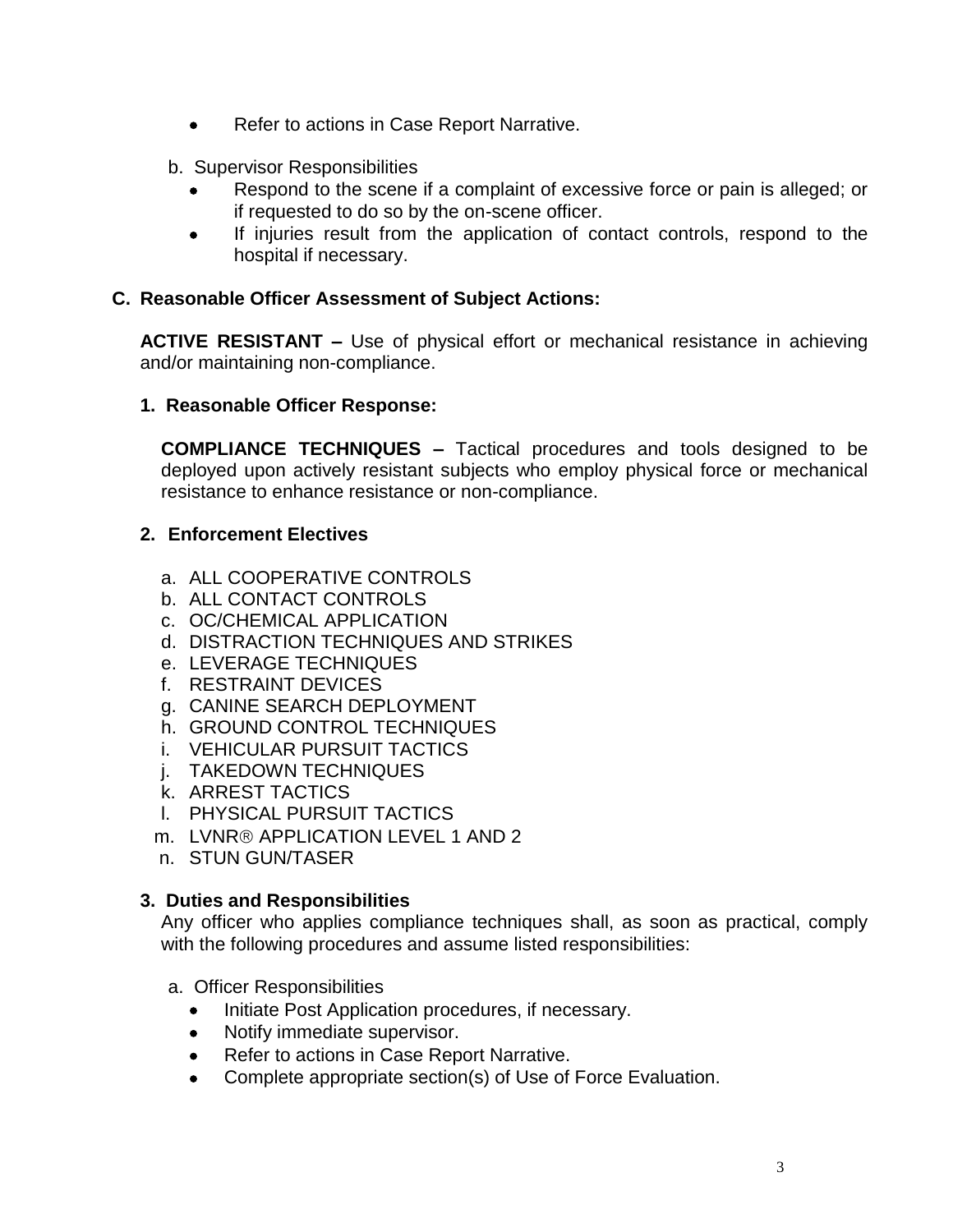- b. Supervisor Responsibilities
	- Respond to the scene.
	- If injuries result from the application of compliance techniques, respond to the hospital if necessary.
	- Complete supervisor section of Use of Force Evaluation and forward through chain of command to Patrol Operations Commander for processing.
- c. Chain of Command Responsibilities
	- Review Use of Force Evaluation.
	- Initial and make comments if necessary.

## **D. Reasonable Officer Assessment of Subject Actions:**

**ASSAULTIVE -** Non-compliant perceived as, or resulting in, an actual assault on an individual or officer. The scope and severity of the attack would support the reasonable assumption that the actions would not result in death or serious bodily injury.

## **1. Reasonable Officer Response:**

**DEFENSIVE TACTICS -** Tools and tactics designed to be deployed upon an assaultive subject.

## **2. Enforcement Electives**

- a. ALL COOPERATIVE CONTROLS
- b. ALL CONTACT CONTROLS
- c. ALL COMPLIANCE TECHNIQUES
- d. PERSONAL WEAPONS AND DEFENSES Strikes, Kicks, Blocks
- e. IMPACT WEAPONS
- f. LVNR<sup>®</sup> Application Levels 1, 2, and 3
- g. GRAPPLING DEFENSE AND GROUND FIGHTING
- h. DIRECTED CANINE DEPLOYMENT
- i. ARREST TACTICS
- j. STUN GUN/TASER

## **3. Duties and Responsibilities**

Any officer who applies defensive tactics shall, as soon as practical, comply with the following procedures and assume listed responsibilities:

- 1. Officer Responsibilities
	- Initiate Post Application procedures, if necessary.
	- Notify immediate supervisor.
	- Refer to actions in Case Report Narrative.
	- Complete appropriate section(s) of Use of Force Evaluation.
- 2. Supervisor Responsibilities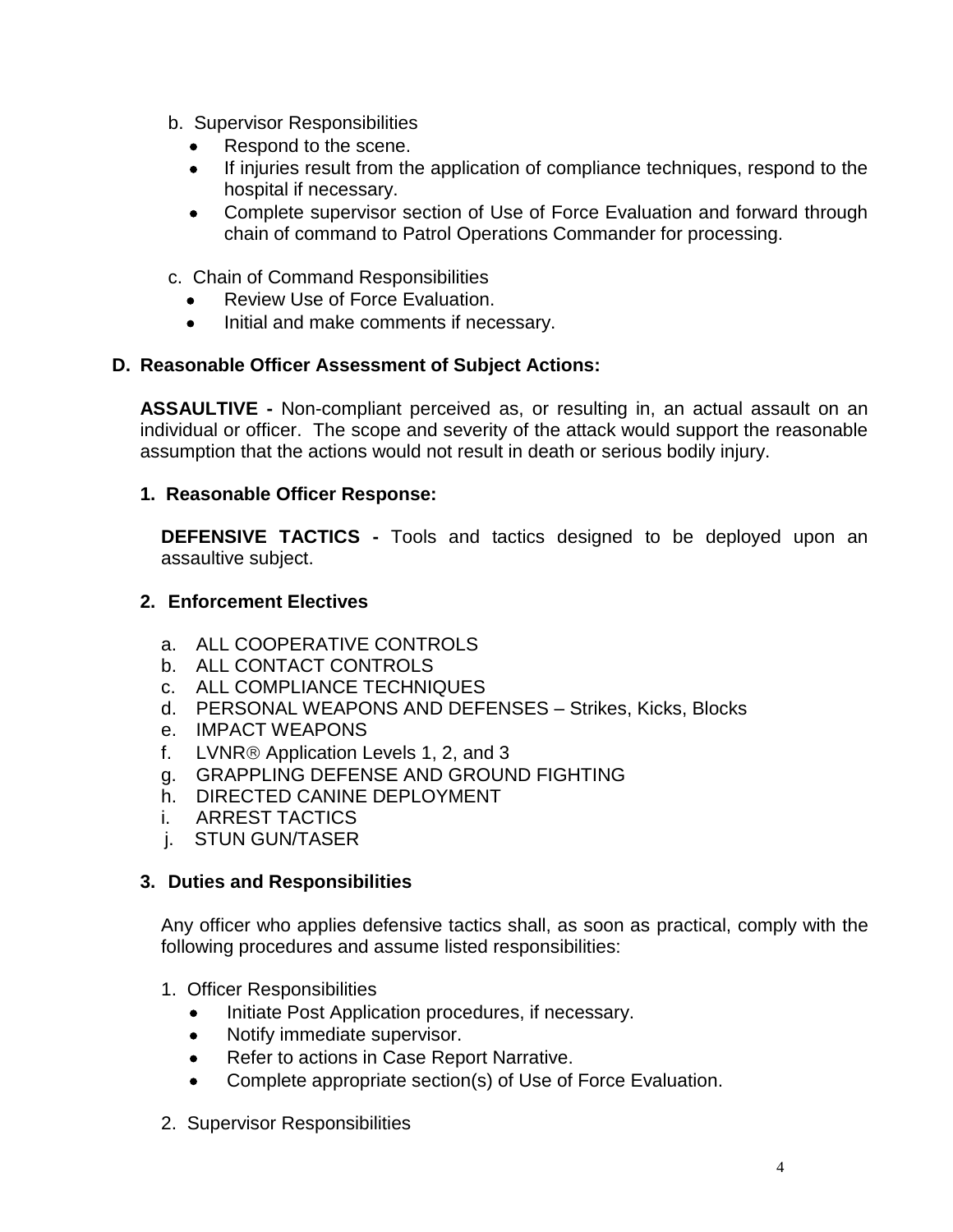- Respond to the scene.
- If injuries result from the application of defensive tactics, respond to the hospital if necessary.
- Complete supervisor section of Use of Force Evaluation and forward through chain of command to Patrol Operations Commander for processing.
- 3. Chain of Command Responsibilities
	- Review Use of Force Evaluation.
	- Initial and make comments if necessary.

## **E. Reasonable Officer Assessment of Subject Actions:**

**LIFE THREATENING -** Reasonable perception is that the actions of an individual would likely cause death or serious bodily injury to an individual or officer.

## **1. Reasonable Officer Response:**

**DEADLY FORCE -** The use of any force that is likely to cause death or serious bodily injury. Deadly force does not include force that is not likely to cause death or serious bodily injury but unexpectedly results in death or serious bodily injury. Designed to be employed with a life-threatening subject.

a. Principles of Deadly Force Application

The Department recognizes and respects the value of all human life. Procedures and training are designed to resolve confrontations prior to escalation to the point where the use of deadly force may be applied. During the performance of their duties and as a last resort, officers may apply deadly force when confronted with an imminent danger of death or serious bodily injury to protect themselves or others.

Officers are not required to place themselves or others in immediate danger of death or serious bodily injury before using deadly force. The necessity to use deadly force arises when there is no reasonable alternative to using such force and without it the officers or others would face imminent danger of death or serious bodily injury.

- b. Enforcement Electives
	- ALL COOPERATIVE CONTROLS
	- ALL CONTACT CONTROLS
	- ALL COMPLIANCE TECHNIQUES
	- ALL DEFENSES TACTICS
	- ATTACK DEFENSE AND DISARMING
	- **FORCIBLE STOP TECHNIQUES**
	- WEAPON UTILIZATION (To include all approved firearms and Less Lethal bean bag long range impact weapon)